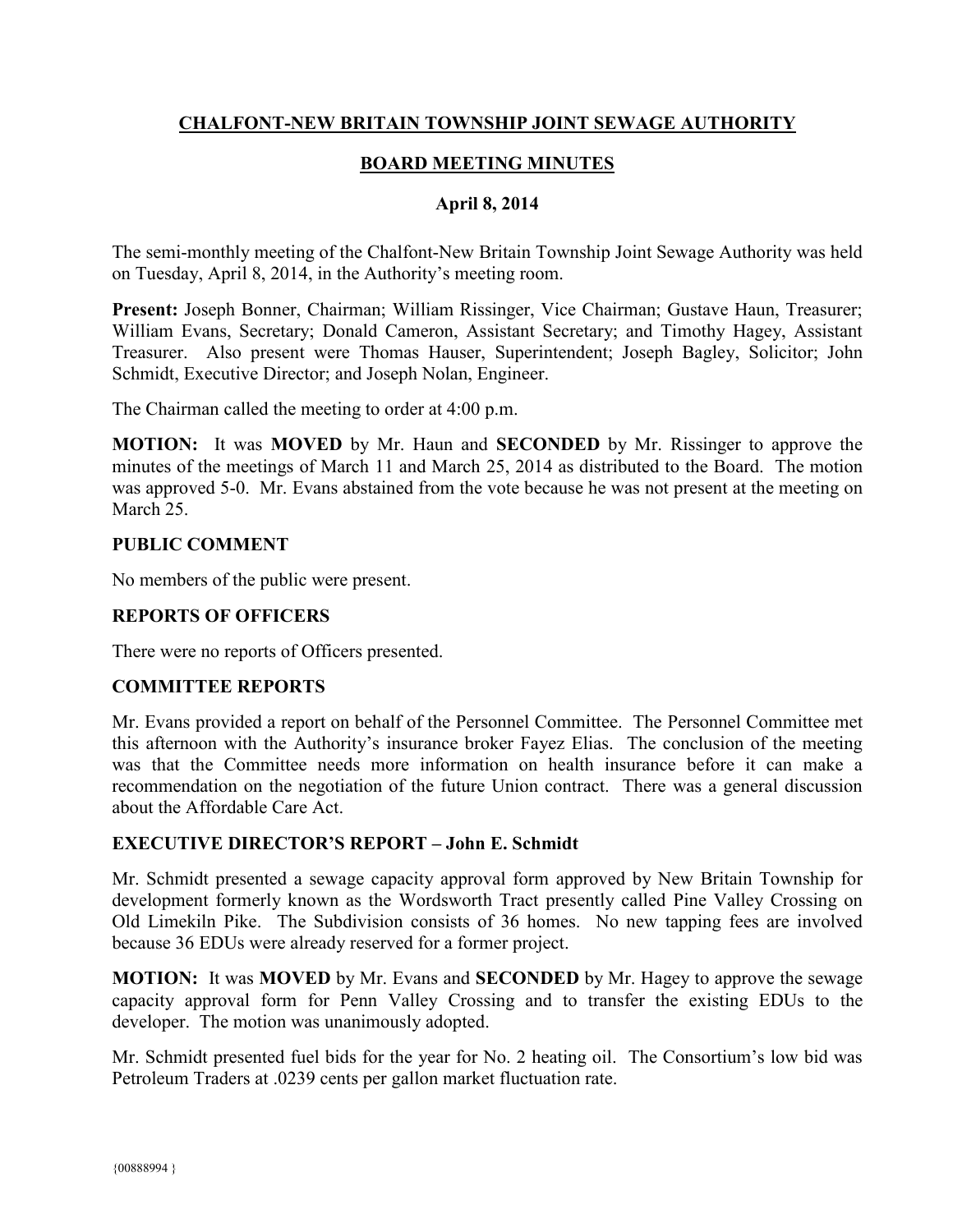**MOTION:** It was **MOVED** by Mr. Hagey and **SECONDED** by Mr. Rissinger to approve the award of the bid to Petroleum Traders at the price of .0239 cents per gallon. The motion was unanimously adopted.

Mr. Schmidt reported that he had a meeting with Ben Jones over disputes between the Authorities on the allocation of costs in regards to the upgrade and expansion of the Treatment Plant. Mr. Schmidt reported that Mr. Jones has looked over the various correspondence and agreed to pay the amounts as allocated by Chalfont-New Britain Authority.

Mr. Schmidt gave an update on certain developments including RAP involving a gas station, offices and bank. A developer has submitted plans which the Authority is reviewing. In regards to the Barclay Road development, the Authority has recently received a set of plans to review.

Mr. Schmidt related an additional complaint regarding the soccer fields from a neighbor. There was an extensive discussion about the soccer fields. Information was reported that an adult league is now playing 3 games at the field. A consensus was reached that notice of the 2 neighbor complaints will be provided by Mr. Schmidt to the soccer league.

Mr. Schmidt reported that the PMAA dinner is currently scheduled for May 15 in King of Prussia.

# **ENGINEER'S REPORT – Joseph Nolan, P. E.**

Mr. Nolan presented Requisition No. 136 for Capital Expenditures which is in the amount of \$0.

Mr. Nolan next presented Requisition No. 179 for Capital Improvements in the amount of \$206,066.06. The Requisition is for plant expansion work.

**MOTION:** It was **MOVED** by Mr. Haun and **SECONDED** by Mr. Cameron to approve Requisition No. 179 for Capital Improvements in the amount of \$206,066.06. The Motion was unanimously adopted.

Mr. Nolan reported that the General Contractor has been paid \$56,075.00 this month while the Electrical Contractor has been paid \$136,618.14. The Electrical Contractor has finalized costs for the change order previously mentioned at a prior meeting. Change Order No. 1 consists of 6 items including the addition of the new portions of the SCADA system in the new grit classifier, a credit of approximately \$5,000 resulting in a change order totaling \$145,388.78. The larger items in the change order consist of \$59,335.89 related to the SCADA system being furnished, additional work in the influent pump station and having to dig duct bank deeper and required because of existing facilities. The dig included sheeting and shoring.

A question was asked about the total contract to Thomas Controls. The total contract to Thomas Controls for the Project was \$1.65 million.

**MOTION:** It was **MOVED** by Mr. Cameron and **SECONDED** by Mr. Haun to authorize Change Order No. 1 of the Electrical Contract for the Upgrade and Expansion Project, Phase II. There was discussion regarding Change Order No. 1 and a request was made for the Change Order to be presented to the Board.

**MOTION:** It was **MOVED** by Mr. Hagey and **SECONDED** by Mr. Evans to table the motion authorizing Change Order No. 1 until the next meeting. The Motion was unanimously adopted.